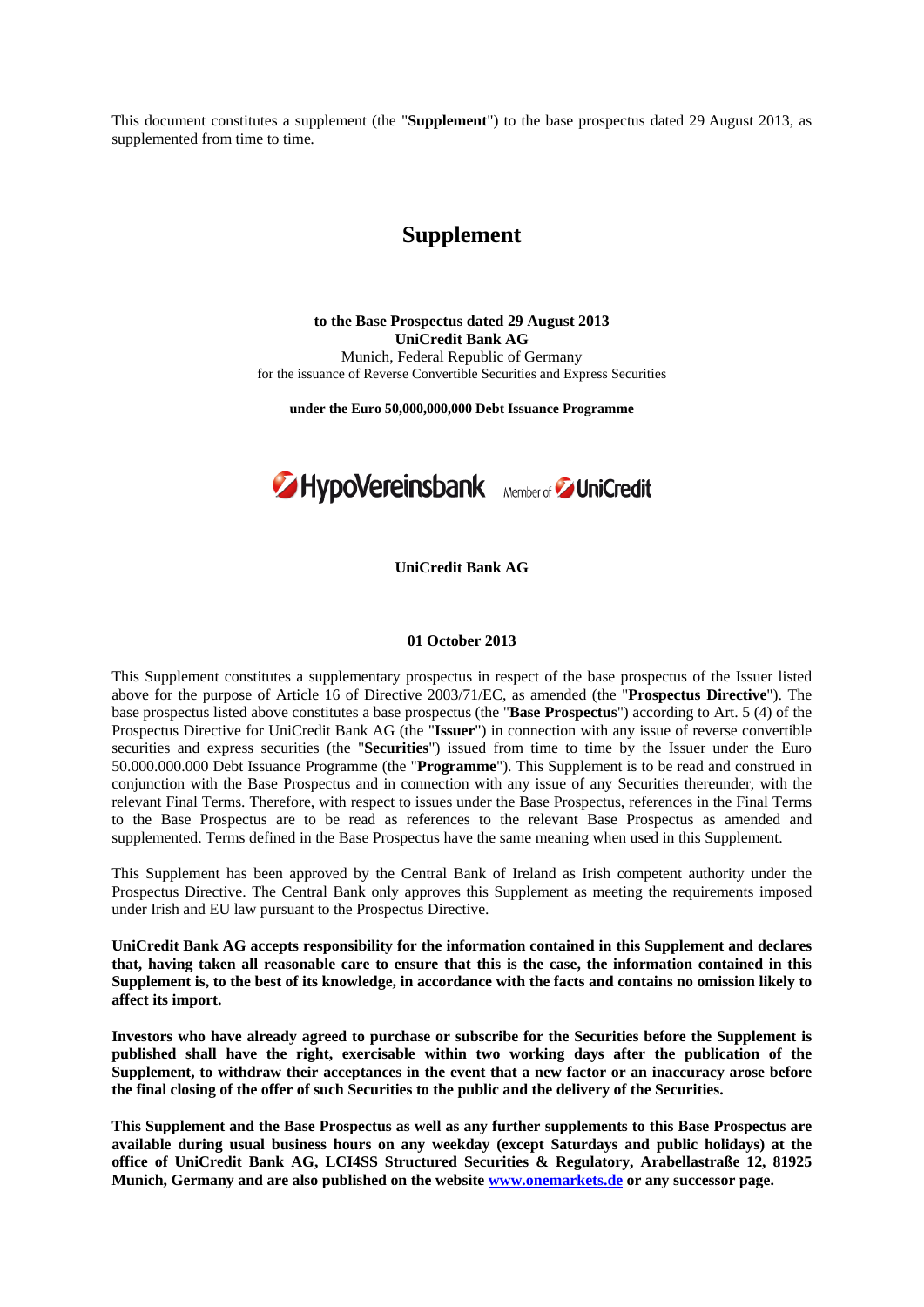UniCredit Bank AG announces the following material inaccuracies with regard to the Base Prospectus:

In the section PART C – Special Conditions of the Securities, Options 16, 17, 18, one of the two alternative definitions of the Additional Amount Payment Level (k) is incorrect.

In the section "Form of Final Terms", sub-section "Part B - Product and Underlying Data" the definitions in Table 1.2. of all Product Types and in Table 1.4. of the Product Types 3, 4, 5 and 6 are incomplete

Therefore, the Base Prospectus is amended as follows:

- 1.In the section "Part C Special Conditions of the Securities" regarding
	- Option 16: Express Securities with Additional Amount linked to a share or a depository receipt
	- Option 17: Express Securities with Additional Amount linked to an index
	- Option 18: Express Securities with Additional Amount linked to a commodity

respectively in "§ 1 Definitions"

the passage

"[*In the case of Express Securities with Additional Amount where the Additional Amount Payment Level (k) is still to be specified, the following applies*:

"**Additional Amount Payment Factor (k)**" means the respective Additional Amount Payment Factor (k) as specified in the column "Additional Amount Payment Factor (k)" in Table 1.5 in  $\S$  1 of the Product and Underlying Data.

"**Additional Amount Payment Level (k)**" means the respective Additional Amount Payment Level (k) multiplied by R (initial).] "

shall be deleted and replaced as follows:

"[*In the case of Express Securities with Additional Amount where the Additional Amount Payment Level (k) is still to be specified, the following applies*:

"**Additional Amount Payment Factor (k)**" means the respective Additional Amount Payment Factor (k) as specified in the column "Additional Amount Payment Factor (k)" in Table 1.5 in § 1 of the Product and Underlying Data.

"**Additional Amount Payment Level (k)**" means the respective Additional Amount Payment Factor (k) multiplied by R (initial).] "

2. In the section "Form of Final Terms", sub-section "Part B, Product and Underlying Data", respectively in Table 1.2 of all Product Types

the following definition shall be inserted

**[Expiry Date (Data di Scadenza)] [***Insert Expiry Date***] [**Not applicable]"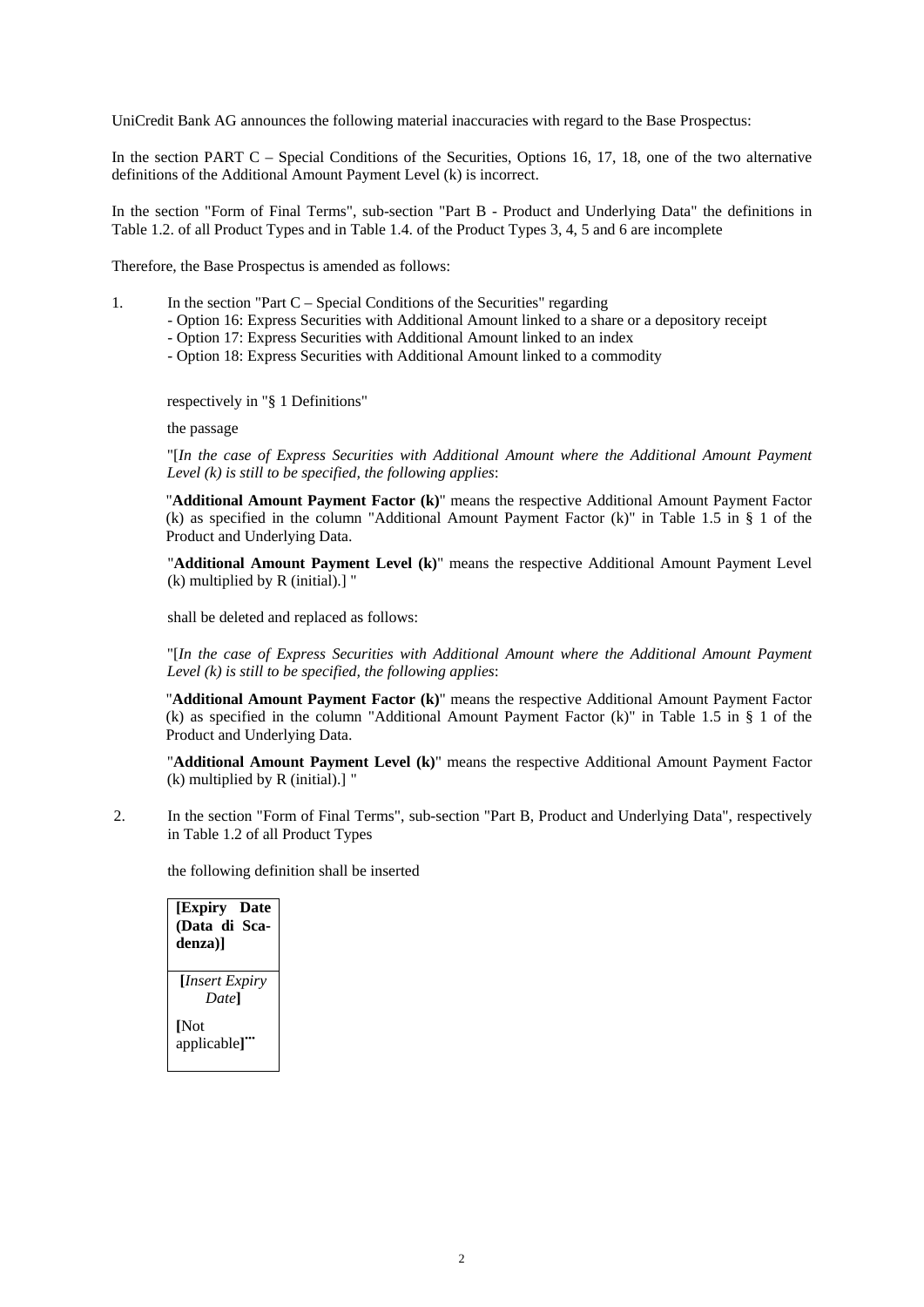3. In the section "Form of Final Terms", sub-section "Part B, Product and Underlying Data, respectively in Table 1.4 of Product Types 4, 5, 6

the following definition shall be inserted

## **[Record Date] [***Insert Record Date***] [**Not applicable]"